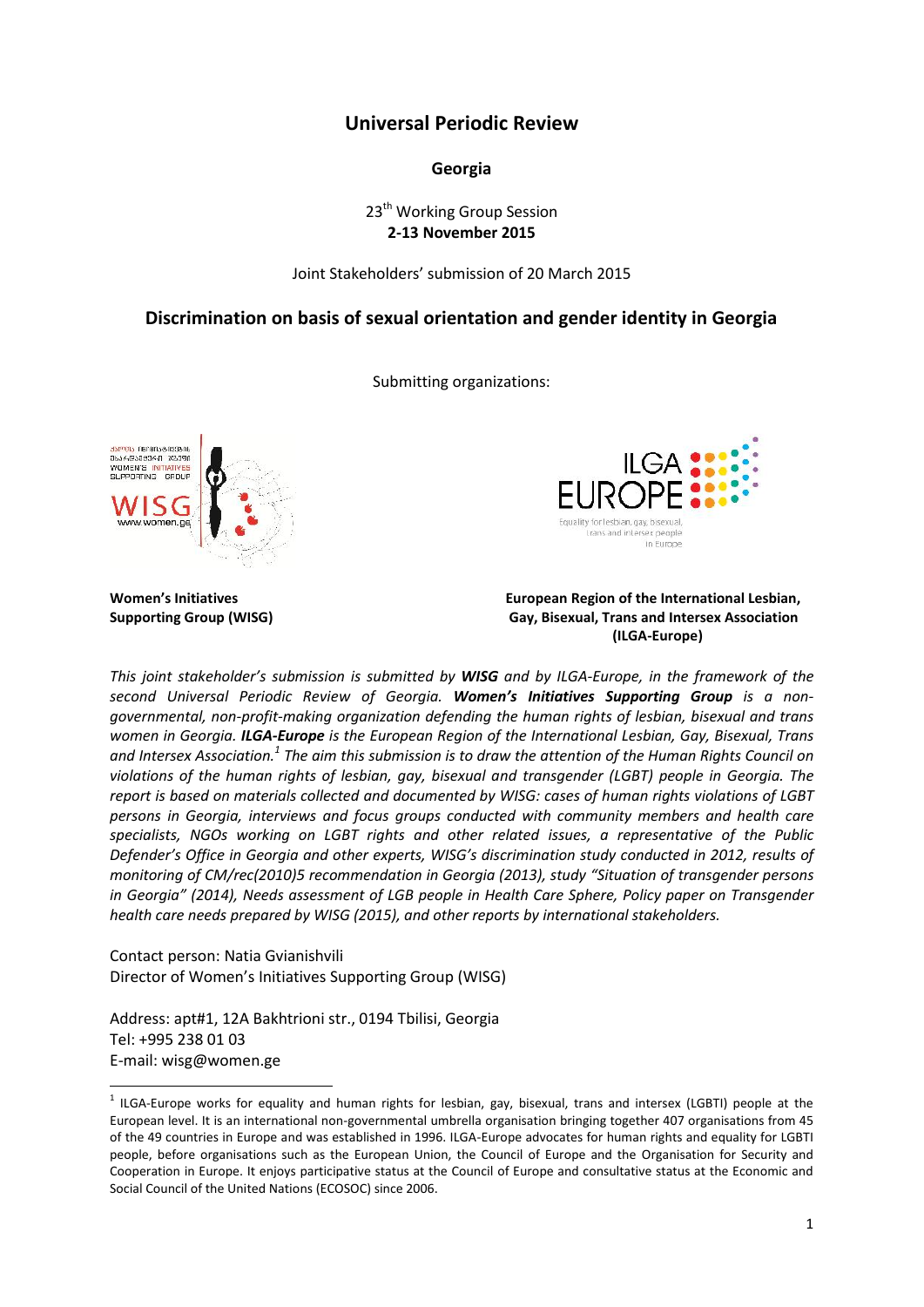# **A. Introduction**

- 1. In January 2011, Georgia submitted the state report for the 10th session of Universal Periodic Review (UPR). Out of 169 received recommendations, Georgia accepted 141. Unfortunately, none of the recommendations addressed specifically discrimination on basis of sexual orientation and gender identity. Taking into consideration the fact that LGBT persons represent one of the most marginalized groups in the country and face violence which is becoming ever larger in scale, it is extremely important that discrimination on basis of sexual orientation and gender identity is openly included in wide spectrum of human rights and freedoms, that are reflected in UPR recommendations towards the Georgian state.
- 2. After the first cycle of the Universal Periodical Review, a set of changes took place in Georgia in relation to LGBT rights. In 2012, an amendment was introduced into Georgian Criminal Code, according to which homophobic and transphobic bias while committing a crime, is considered an aggravating circumstance.<sup>2</sup> In 2013, the Labor code was amended to make discrimination on basis of sexual orientation (and other bases) illegal not only during the employment, but also in pre employment/recruitment relations.<sup>3</sup> In 2014, the Constitutional Court ruled that the part of the decree issued by the Minister of Labor Health and Social Affairs prohibiting gay men to donate blood was, in fact, unconstitutional.<sup>4</sup> In 2014, a Law on Elimination of all Forms of Discrimination was adopted, explicitly prohibiting discrimination on basis of sexual orientation and gender identity (among other bases).<sup>5</sup> Unfortunately, the abovementioned law does not include an efficient implementation mechanism. The National Human Rights Strategy (to be reviewed in 7 years) and the two-year Action Plan also include issues regarding SOGI.
- 3. However, these positive steps taken by the State were insufficient, and the scale of violence and discrimination towards LGBT people continued to grow. Indeed, there are still gaps on legislative level, which put LGBT and especially transgender persons in an unequal position compared to other citizens. In many cases the law is not explicitly discriminatory, but LGBT people are de facto refused the rights guaranteed by law. $6$
- 4. Despite positive legislative changes it is alarming how homophobic/transphobic attitudes are spreading throughout the country. A proof of this gap between legislative progress and public opinion was witnessed in 2013, when the peaceful demonstration on IDAHOT<sup>7</sup> was interrupted and violently attacked by tens of thousands of counter-demonstrators, among which many priests from Georgian Orthodox Church (the most dominant religious institution in Georgia) were present.
- 5. We want to stress that positive legislative changes, without elaborating efficient implementation mechanisms, are insufficient, and that the gap between the *de facto* and *de jure* situation of LGBT people in Georgia is increasing.

# **B. Right to equality and non-discrimination [Art. 2. UDHR, Art. 26 ICCPR, Art. 14. ECHR, Art.1 of the Protocol no.12, CEDAW/C/GC/28, Yogyakarta Principles 2]**

6. Norms prohibiting discrimination are included and enshrined in the Constitution<sup>8</sup> and in legislation. The "Law on the Elimination of All Forms of Discrimination", which entered into force on 7 May 2014,

<sup>&</sup>lt;sup>2</sup> Amendment to Criminal Code of Georgia, March 27, 2012;<br>
<sup>3</sup> Amendment to Labor Code of Georgia, June 12, 2013;<br>
<sup>4</sup> See Asatiani et.al v. The Minister of Labour, Health and Social Protection, decision #2/1/536 of the

content/uploads/2013/01/CM\_REC20105GEORGIA\_ENG\_extended-version.pdf

 $<sup>7</sup>$  International Day Against Homophobia and Transphobia</sup>

<sup>&</sup>lt;sup>8</sup> Article 14 of the Constitution of Georgia prohibits discrimination on grounds such as, for instance, a person's national and ethnic origin, religion, belonging to a social group, sex, etc.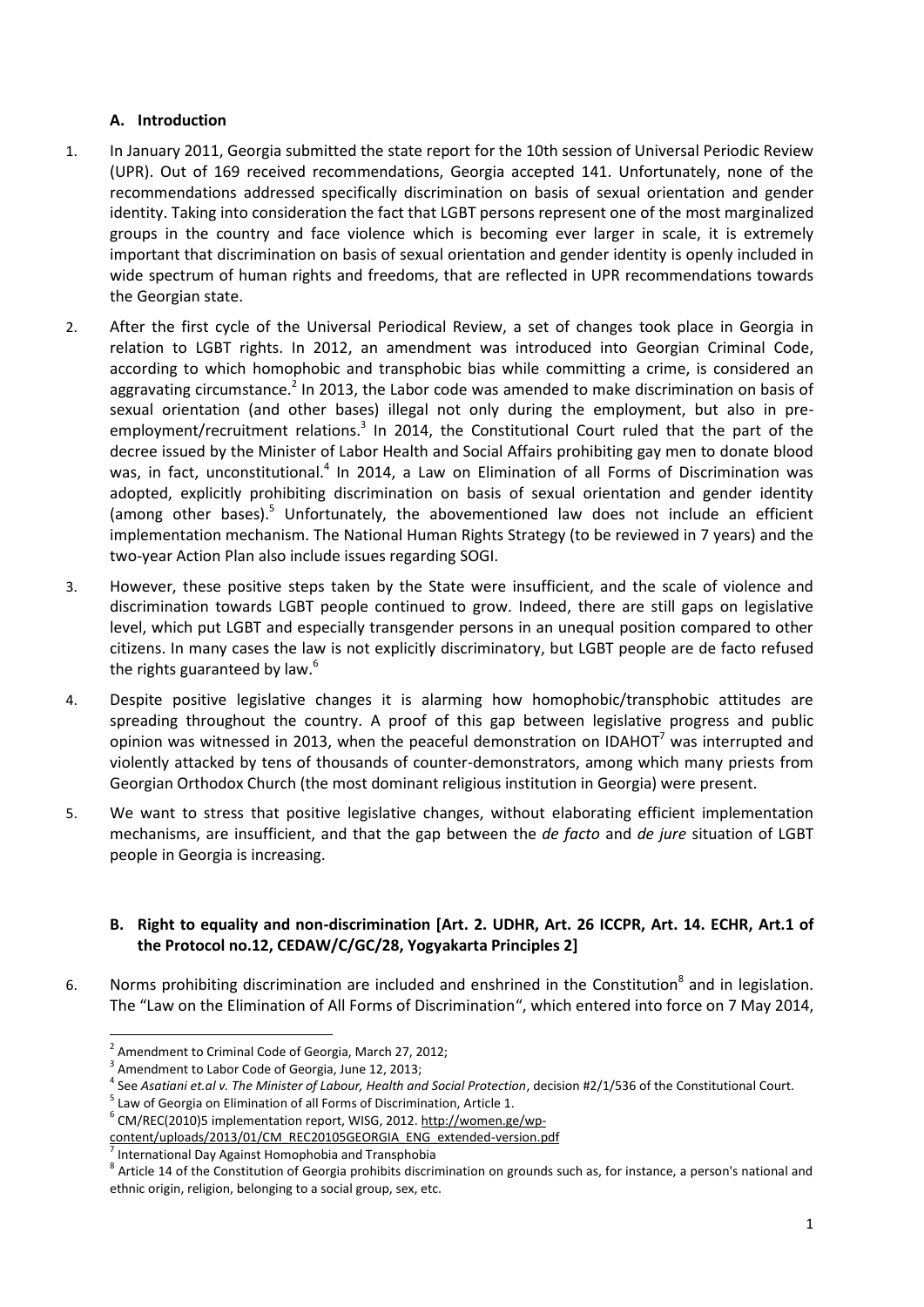includes "sexual orientation, gender identity and expression" among grounds prohibiting discrimination.<sup>9</sup>

7. The Public Defender (ombudsperson) was put in charge of monitoring the implementation of the abovementioned law, in order to provide elimination of discrimination and ensure equality. A dedicated structure, the Equality Department, was formed inside the Public Defender's Office only in November, 2014.<sup>10</sup> This is why it is still too early to evaluate the practice of the implementation of this law, although many NGO's were duly criticizing the government for the weak implementation mechanism embedded in the law.<sup>11</sup> Unfortunately, the government did not take into consideration the demands of NGO's and other involved parties and did not amend the implementation mechanism to become more efficient. For instance, the Anti-discrimination law does not provide for fines (or other kind of sanctions) in case of discriminatory actions. The Public Defender's Office can only limit itself to non-binding recommendations addressing the subjects that perpetrated discriminatory actions and at most can address Administrative court demanding the issuance of an administrative act or taking administrative action.

### 8. **Recommendation:**

- The Law of Georgia on Elimination of All Forms of Discrimination should include a mechanism of fines and sanctions by the Public Defender's Office in case of discriminatory actions.
- **C. The Right to Privacy [Art. 8 .ECHR , Art. 16. ICCPR, CEDAW Convention Article 1, 2, 3, 15, principle 3, 6. The Yogyakarta Principles)**

#### **Problems related to legal gender recognition**

- 9. Legal gender recognition for a transgender person is often of vital importance. Difference in a person's gender self-perception/self-expression and an official record of gender often restricts transgender persons' possibilities to be employed, receive education, and avoid insult and humiliation. Transgender persons living in Georgia do not have access to legal recognition of their gender without their bodily integrity being harmed. While it is true that "sex change" is mentioned in the law as one of the circumstances providing a basis for changing one's name and last name<sup>12</sup>, the Law does not define "sex change". In an official letter, the State Services Development Agency stated that the legal gender could be adapted when providing a Certificate issued by a medical institution confirming the change of sex.
- 10. As for the gender reassignment treatment, the response letter of the Ministry of Labor, Health and Social Welfare of Georgia<sup>13</sup> stated that **Georgian legislation does not regulate gender reassignment**. In general, any medical intervention is carried out only based on medical evidence, in line with a patient's health interests, by recognized professional and ethical standards, based on international evidence. Further, the response N01/35621 dated 29 April 2014 noted that any medical institution is authorized to draw up and issue a certificate on changing a sex, including medical institutions that carry out medical services/intervention related to sex change/reassignment procedures.
- 11. These responses make it clear that **under the pursued practice, undergoing irreversible sterilization, hormonal treatment, and preliminary surgical procedures is mandatory for a person to receive a medical "sex change" certificate allowing for their legal gender identity to be adapted**.<sup>14</sup> Moreover, new ID cards indicate the sex, which aggravates conditions of transgender persons further, and

<sup>&</sup>lt;sup>9</sup> The Law of Georgia on the Elimination of All Forms of Discrimination, Art. 1. 10 http://ombudsman.ge/en/news/department-of-equality.page

<sup>11</sup> Appeal of NGOs and Religious Groups to the Government of Georgia about the Draft Law on the Elimination of all Forms<br>of Discrimination. http://www.civil.ge/files/files/2014/Anti-Discrimination-Statement-April%2028-2014%

<sup>&</sup>lt;sup>12</sup> this issue is regulated based on Paragraph "g" of Article 78 of the Law of Georgia "on Civil Acts", which states that changing a sex is one of the grounds for amending a civil act record.<br><sup>13</sup> Response dated 27 March 2014 N01/25617.<br><sup>14</sup> Response letter of the Ministry of Justice, N. 26948, Date: 26.06.2012.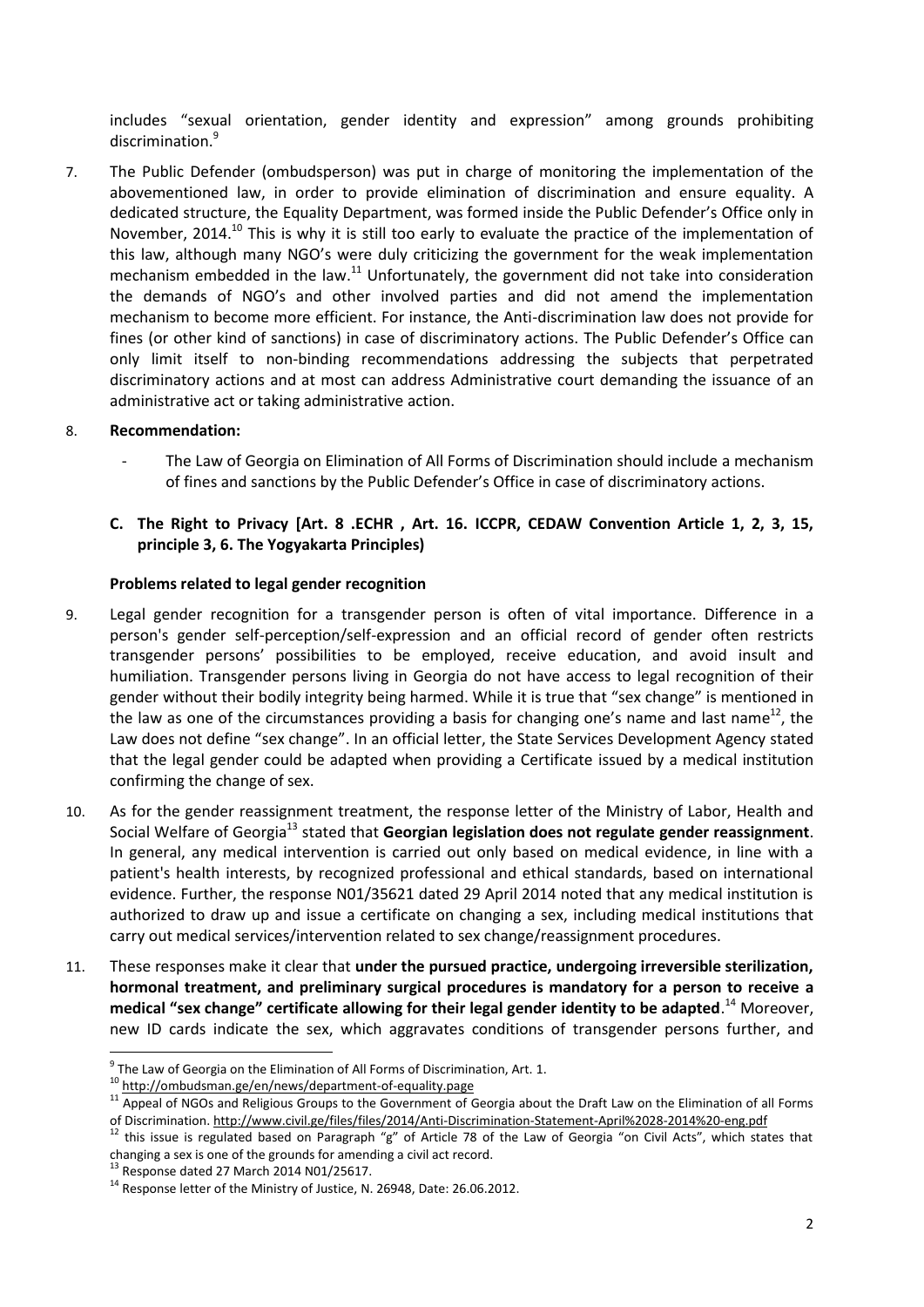especially of those in the transition process (the procedure takes a year and a half up to two years). Often this period is longer due to financial non-affordability of services).<sup>15</sup> Apart from personal distress, inconsistency of an official sex record with an individual's gender self-expression often serves as basis for discrimination of transgender persons in labor relations and state and private institutions, where submitting personal identification documents is required.

- 12. Based on the results of studies conducted by WISG and on best practices from abroad, WISG elaborated recommendations for the State on legal gender recognition. These recommendations are included in shadow reports and policy documents prepared by our organization.<sup>16</sup> In 2014, the CEDAW Committee examined this issue and called on the state to "abolish restrictions for transgender persons to obtain identity documents", $^{17}$  based on a shadow report by WISG.  $^{18}$  In 2013, the Public Defender's Office also recommended the Government to "introduce a rapid, transparent and accessible procedure for transgender persons to indicate their gender identity in all key documents … by introducing new administrative practices based on the gender dysphoria diagnosis".
- 13. Practice of legal gender recognition that includes forced sterilization, is in conflict with principles of equality and non-discrimination (*Art. 2 and 26* ICCPR; Art.2 IESCR). In its Recommendation CM Rec  $2010(5)$ ,<sup>19</sup> the Council of Europe has set "quick, transparent and accessible" procedures as a standard for legal recognition of gender. Further, "requirements, including changes of a physical nature, for legal recognition of a gender reassignment, should be regularly reviewed in order to remove abusive requirements". This position has been fully accepted by the World Health Organization, the UN Office of the High Commissioner for Human Rights, UN Women, UNICEF, UN Population Fund, etc.<sup>20</sup>
- 14. Based on the results of a study WISG prepared a public policy document about the needs of transgender persons in Georgia, in which we included clear recommendations for the State on legal recognition of gender. Presently, our organization is working actively with the Ministry of Justice and Ministry of Labor, Health and Social Affairs, to put these recommendations into practice.

#### 15. **Recommendations:**

The Ministry of Labor, Healthcare and Social Affairs should work in coordination with Ministry of Justice in order to establish fast, transparent and accessible new administrative practice allowing transgender persons to change their gender markers in all the documents issued by state and private institutions, a procedure that will be clearly separated from the process of medical transition.

 $15$  Until recently, it was impossible to obtain a repeated higher education diploma, which would indicate a changed sex. Such practice created significant problems for transgender persons, especially in the job searching process. Pursuant to the 26 June 2012 Order (№120/n) of the Minister of Education and Science of Georgia allowed to issue a duplicate of a diploma

if a person submits a document confirming the change to name and/or surname.<br><sup>16</sup> Schadow Report on implementation of CM/Rec2010(5) in Georgia. WISG. 2014; A joint shadow report on the protection of the right to health by WISG, ILGA-Europe, and TGEU for the European Social Charter, 2014; *Health Care Needs of Transgender persons in Georgia. Policy paper. WISG. 2015.*

<sup>&</sup>lt;sup>17</sup> CEDAW/C/GEO/CO/4-5. Concluding observations on the combined fourth and fifth periodic reports of Georgia. Adopted by the Committee at its fifty-eighth session (30 June – 18 July 2014): "Para. 34. The Committee is concerned about: .... [e] Physical violence and harassment faced by lesbian, bisexual and transsexual women and restrictions to obtain identity documents for transgender persons; Para. 35. The Committee calls upon the State party to: … [e] Take measures to address violence and harassment of lesbian, bisexual and transsexual women and abolish restrictions for transgender persons to obtain identity documents."

<sup>18</sup> Natsvlishvili A., Aghdgomelashvili E., Rights of LBT Women in Georgia. Shadow Report for CEDAW. *Submitted for the 58th Session.* WISG. *2014.* http://women.ge/wp-content/uploads/2014/06/WISG\_LBT-women-in-Georgia\_CEDAW-58th-<br>session.pdf<br><sup>19</sup> 2014.

CM/Rec(2010)5 Recommendation of the Committee of Ministers to member states "on measures to combat discrimination on grounds of sexual orientation or gender identity".<br><sup>20</sup> Eliminating forced, coercive and otherwise involuntary sterilization. An interagency statement. OHCHR, UN Women,

UNAIDS, UNDP, UNFPA, UNICEF and WHO. 2014. http://www.unfpa.org/rights/Eliminating\_forced\_sterilization.pdf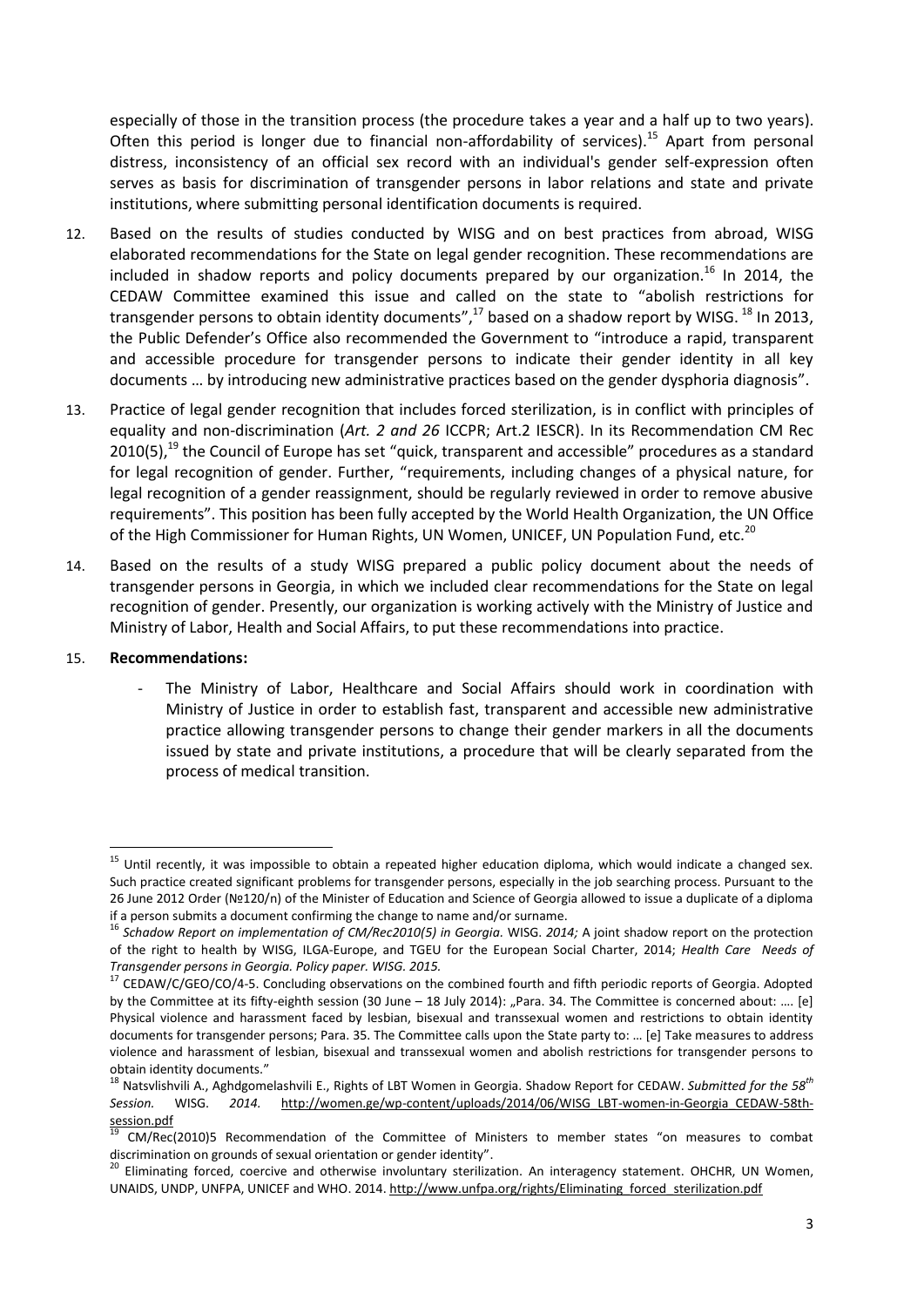**D. Right to life, liberty and security of the person [Art 3. UDHR, Article 6, 9 ICCPR, Art. 1-4, 6, General Recommendation #19 CEDAW Convention, Yogykarta Principles 4, 5]**

### **Violence against LGBT persons**

- 16. **Georgian legislation does not define or criminalize hate crime as such**. However, art. 53 of the Criminal Code ensures that a bias motivated by perceived sexual orientation or gender identity of a victim may be taken into account as an aggravating circumstance when determining sanctions.<sup>21</sup> As noted by WISG in its CEDAW Shadow Report and Report on implementation of CM/Rec(2010)5, crimes which in fact are motivated by hatred towards LGBT people are labelled under different provisions of the Criminal Code, such as bodily injury, hooliganism, etc. As a consequence, no official statistical data can be gathered about hate crimes in general or hate crimes against LGBT people in particular. **Data on the prevalence and nature of LGBT discrimination is not gathered or analyzed by** the state.<sup>22</sup>
- 17. It is noteworthy that in 2014 the Parliament adopted a 7 years' National Human Rights Strategy and an Action Plan for 2014-2015, $^{23}$  both including SOGI issues. One chapter is dedicated to combating homophobic and transphobic discrimination and to the adoption of an Anti-Discrimination law. It mentions training for law-enforcement agencies with a focus on hate crimes, in order to enable them to identify this type of crime, collect information around it and compile statistics.
- 18. **Violence against LGBT people (verbal as well as psychological and physical abuse, bullying and particularly domestic violence) remains widespread in Georgia**. However, very rarely do victims report such incidents to police or NGOs, primarily because of strong reluctance towards disclosing their sexual orientation or gender identity. Moreover, LGBT people often fear that they will become victims of homophobic treatment by the authorities themselves, as has been the case on several occasions.<sup>24</sup> WISG's discrimination study shows that many victims of violence have little trust in law enforcement agencies and believes that there is no point in reporting to the police<sup>25</sup>
- 19. The monitoring of implementation of CM/Rec(2010)5 showed that Georgia does not have efficient mechanisms nor a strategy against hate crimes towards LGBT persons. LGBT persons are not enabled to overcome fear and mistrust towards law-enforcement agencies and to report the cases of violence to the police. Police officers are taking part in general training and courses on human rights protection, but there is no specialized unit working specifically on hate crimes. This prevents the State from acting against homophobic and transphobic hate crimes and from documenting them, which in turn makes it difficult to take preventive action, necessary to eradicate hate crimes.

# **Statistics compiled by the NGOs WISG and Identoba:**

- 20. A 2012 WISG Survey on discrimination of LGBT people showed that:
	- 32% of all respondents experienced physical violence. 89.93% experienced psychological violence.
	- 26.09% of victims of physical violence reported to the police (12 respondents), while 73% of

<sup>&</sup>lt;sup>21</sup>" Criminal Code of Georgia – Art.53(3<sup>1</sup>)

<sup>&</sup>lt;sup>22</sup> WISG requested from the ministry of internal affairs and prosecutor's office of Georgia to provide information regarding the investigations that started on the ground of Article 53 (3) of CCG. The response received from the Ministry of Internal Affairs (#2293989, 13.11.2014) indicates that "For the period of 19 April 2012 to August 2014 ...Department of Information and Analysis does not posses any information regarding the cases concerning article 53 (3) of CCG that are at the investigation stage or in the court" (#13/11028, 24.02.2015)<br><sup>23</sup> Chapter 14 on Gender equality.<br><sup>24</sup> Schadow Report on implementation of CM/Rec2010(5) in Georgia. WISG. 2012;<br><sup>25</sup> Aghdgomelashvili E., Gvianishvili N., Tod

http://women.ge/wp-content/uploads/2015/03/TRANSHEALTHpolicypapereng.pdf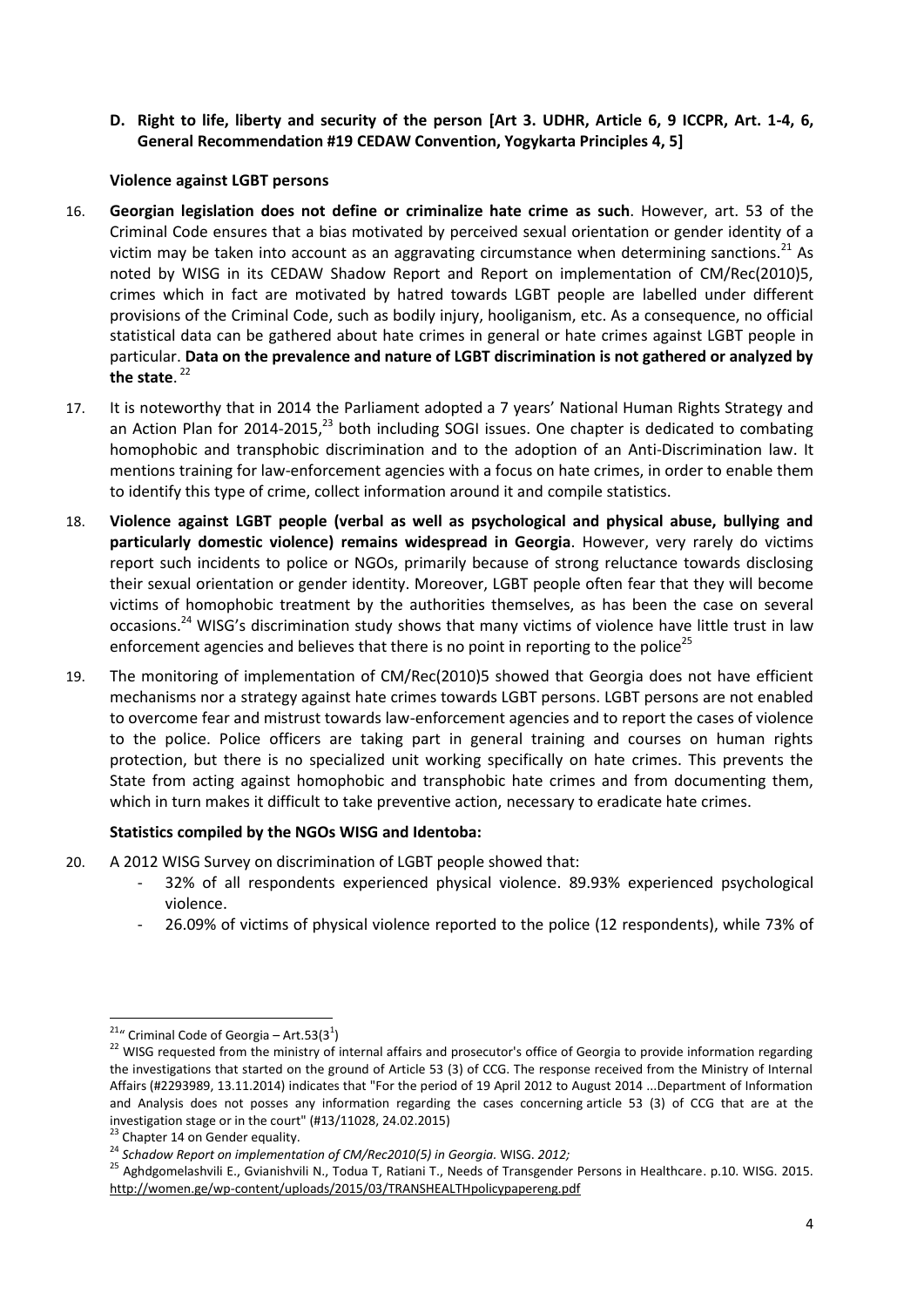all victims (34 respondents) did not. 26

- Out of those who did seek help from police, 46.15% regretted doing so because police reacted in non-friendly and homophobic manner. 30% individuals were received well and 23.08% persons said they were treated in a neutral manner.
- 21. A survey conducted in 2013 by the NGO "Identoba", showed that GBT men living in Georgia were very often victims of violence. According to the survey, 48 respondents out of 109 replied positively to the question "have you been victim of physical violence because of your sexual orientation or gender identity"; among them, 36 never reported to the police.<sup>27</sup>
- 22. A 2015 WISG Study on needs of LGB persons in healthcare even showed that the frequency of violence is increasing, compared to the results of the 2012 Survey.<sup>28</sup> Moreover, the number of LB women who faced physical violence three or more times was higher than their male counterparts (36% LB women, 22% GB men). Out of those who became victim of physical violence in the past 2 years, only 30% addressed the police, in case of psychological violence only 4.4% notified the police.

### 23. **Recommendations:**

- To ensure efficient and timely reaction to cases of homophobic or transphobic hate crimes.
- To take all necessary measures for the efficient implementation of codes of conduct of police officers and other state officials in order to prevent homophobic/transphobic treatment of LGBT persons, including administrative and criminal sanctions for those who violate the code of conduct or relevant legal norms.
- To include SOGI issues in the training of police officers and judges, in order to enable them to identify homophobic and transphobic hate crimes and adequately assist the victims;
- To create a specialized police unit investigating hate crimes and closely collaborating with LGBT organizations and community members, in order to establish a trust-based relationship.

# **E. Right to employment [Art 6. ICESCR, Art. 11, 13, 16 [1], [h] CEDAW Convention, Yogyakarta Principles, 12]**

24. The Labour Code expressly prohibits discrimination based on sexual orientation and gender, but does not include gender identity.<sup>29</sup> Until 2013, serious gaps remained, particularly at the stage of hiring and dismissing a person. This gap was remedied thanks to a recent amendment.<sup>30</sup> Nevertheless, the **legislation still contains flaws and lacks implementation mechanisms**. Some community members recalled that they were not employed or were fired because of their orientation or gender identity. Transgender persons are especially vulnerable in labor relations. Due to the actual practice of legal gender recognition, the majority of transgender persons do not have identification documents that are in line with their gender expression. Because of this they try to find unofficial employment and often have to agree to bad working conditions and remuneration. Many transgender persons (especially transgender women) may become involved in commercial sex work, which makes them even more vulnerable to violence.<sup>31</sup>

# 25. **Recommendation:**

 $^{26}$  Reasons for not reporting (physical violence) were: police acts ineffectively  $-$  21,62%, was afraid of homophobic reaction – 29,73%, didn't find it serious – 27,03%, other – 21.62%. Situation of LGBT persons in Georgia, p 83. WISG. Tbilisi. 2012. http://women.ge/wp-content/uploads/2012/12/WISG\_situation-of-lgbt-persons-in-Georgia\_ENG-www.pdf <sup>27</sup> Social being of Gay, bisexual and transgender men. Identity; 2013

<sup>&</sup>lt;sup>28</sup> Aghdgomelashvili E., Study on LGB Needs in the Healthcare Sector, technical report, WISG, 2014<br><sup>29</sup> The Labor Code of Georgia. Article2(3).

<sup>&</sup>lt;sup>30</sup> 12 June 2013 amendments to the Labor Code (729-IIs).<br><sup>31</sup> Gvianishvili N, Situation of Transgender Persons in Georgia, WISG, Tbilisi, 2014. <u>http://women.ge/wp-</u> content/uploads/2015/02/Transgender\_survey-to-send.pdf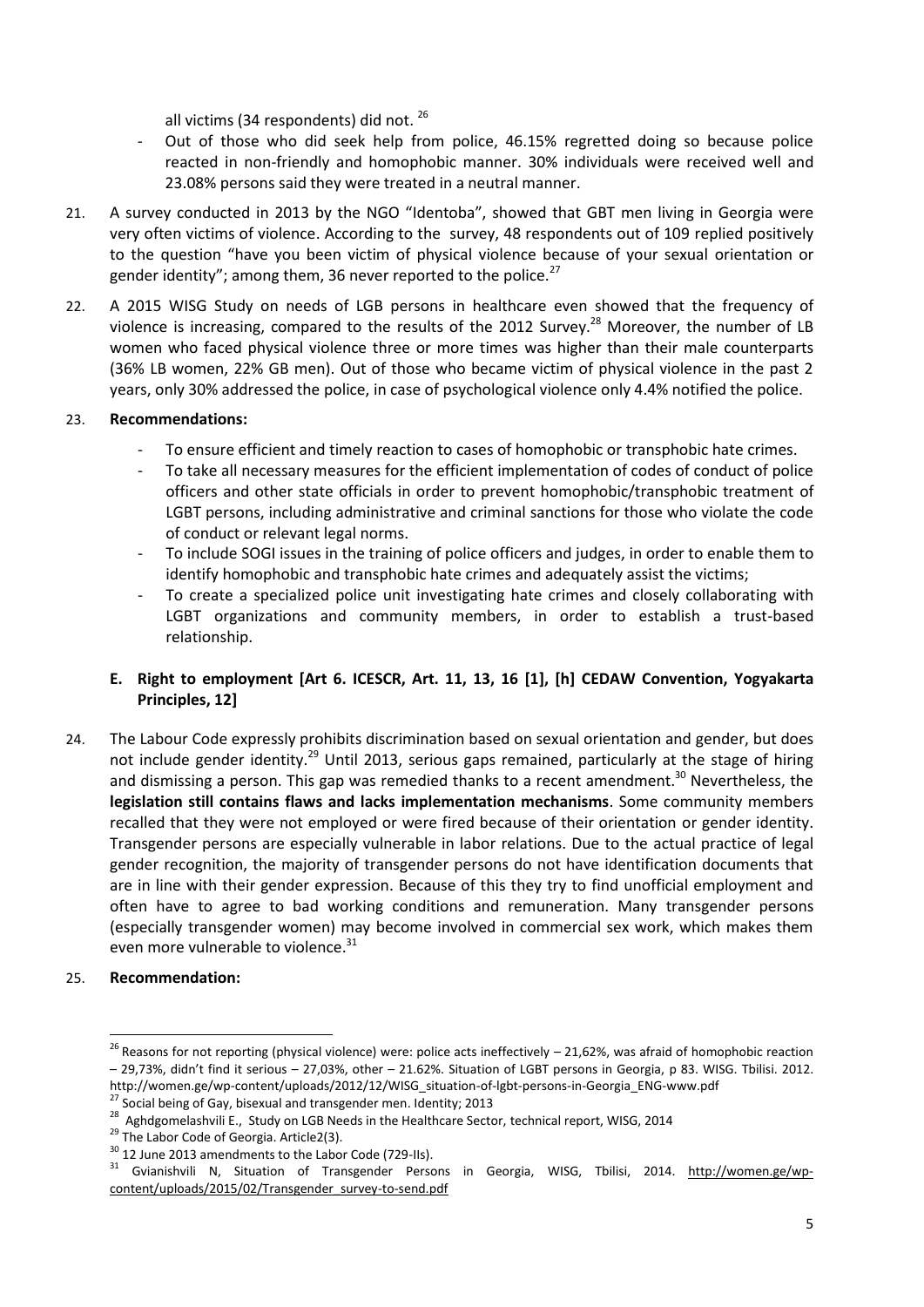To close remaining gaps in protection against discrimination of LGBT persons in the field of employment and to provide for effective implementation mechanisms in legislation.

# **F. Right to education [Art. 26 UDHR, Art. 13 ICESCR, Art. 10 CEDAW Convention, Yogyakarta Principles, 16]**

- 26. In Georgia, discrimination is prohibited in the field of education and equal access to education is recognized by law both in primary as well as secondary and higher education. Law on General Education confirms the right of citizens to receive the education (Article 9), as well as the 'equal access for all' (Article 3.2.A).<sup>32</sup> The law on Higher Education also makes obligatory the equal treatment at the institutions of higher education, regardless of ethnic origin, sex, social belonging, political or religious opinion and other grounds. $33$
- 27. According to the National Education Objectives Document, education aims to forge mutual respect and understanding in today's dynamic and ethnically and culturally diverse world and aims to develop human rights protection and skills among young people.<sup>34</sup> However the practice does not always correspond with this objective and with the law. **Bullying in general and especially towards LGBT youth at school remains a problem in Georgia.** Attitudes towards LGBT persons and issues at schools and universities echo general societal patterns and are under strong influence from traditional stigmas, taboo and values promoted by the Church. $35$
- 28. According to a large scale study conducted in 2013 showed that: $36$ 
	- 81.5% of respondents agreed that "everybody is free and equal despite their sexual orientation"
	- However, 74,9% of teachers agreed that "People of different sexual orientation create danger to the country and public".
	- 47% thought that "different sexual orientation should be punished by law".
- 29. Another study, aimed at exploring teachers' attitudes and knowledge regarding gender equality, showed that their awareness of LGBT issues is extremely low. They believe that hatred and violence towards "this kind of people" is unacceptable because homosexuality is "an abnormality, a deviation" and it is not acceptable to "oppress those who are sick". At the same time, the study revealed that teachers do not see the marginalization and isolation that LGBT teens face in school as bullying or violence.<sup>37</sup>
- 30. Considering the abovementioned attitudes from the teachers, it is not surprising that according to the study conducted by WISG in 2014, the groups that LGBT community trusts the least are teachers and professors (11%).<sup>38</sup> In another study, all the participants in the age group 16-18 indicated to have experienced bullying at school.<sup>39</sup>

### 31. **No special programs (awareness, psychological counseling, etc) are run at schools or in higher education institution to meet the needs of LGBT pupils.**

<sup>&</sup>lt;sup>32</sup> The Law of Georgia on General Education. – art. 13(3)  $33$  The Law of Georgia on High Education.art. 16(1)d

<sup>&</sup>lt;sup>34</sup> Adopted by Georgian Government's Decree N84 from October 18, 2004

<sup>&</sup>lt;sup>35</sup> Study on Homophobia, Transphobia and Discrimination on Grounds of Sexual Orientation and Gender Identity.<br>Sociological Report: Georgia, COWI.2010. para.67.

<sup>&</sup>lt;sup>36</sup> Tabatadze S., Gorgadze N. Intercultural education research in primary grades of Georgia. Research Report.CCIIR. Tbilisi.2013.

http://cciir.ge/upload/editor/file/jurnali%20%20bilingvuri%20/politikis%20dokumentebi%20/geo/axali/PUB2\_ENG\_PRINT\_ edited\_new\_table%20final\_10\_01\_2014.pdf<br><sup>37</sup> Gvianishvili N., Exploring knowledge and attitude of teachers towards gender equality, TRG, 2013

<sup>38</sup> Aghdgomelashvili E,, Needs of LGBT people in Health Care. Technical analysis. WISG 2015.<br><sup>39</sup> Situation of LGBT persons in Georgia, p.74. WISG. Tbilisi. 2012. http://women.ge/wp-

content/uploads/2012/12/WISG\_situation-of-lgbt-persons-in-Georgia\_ENG-www.pdf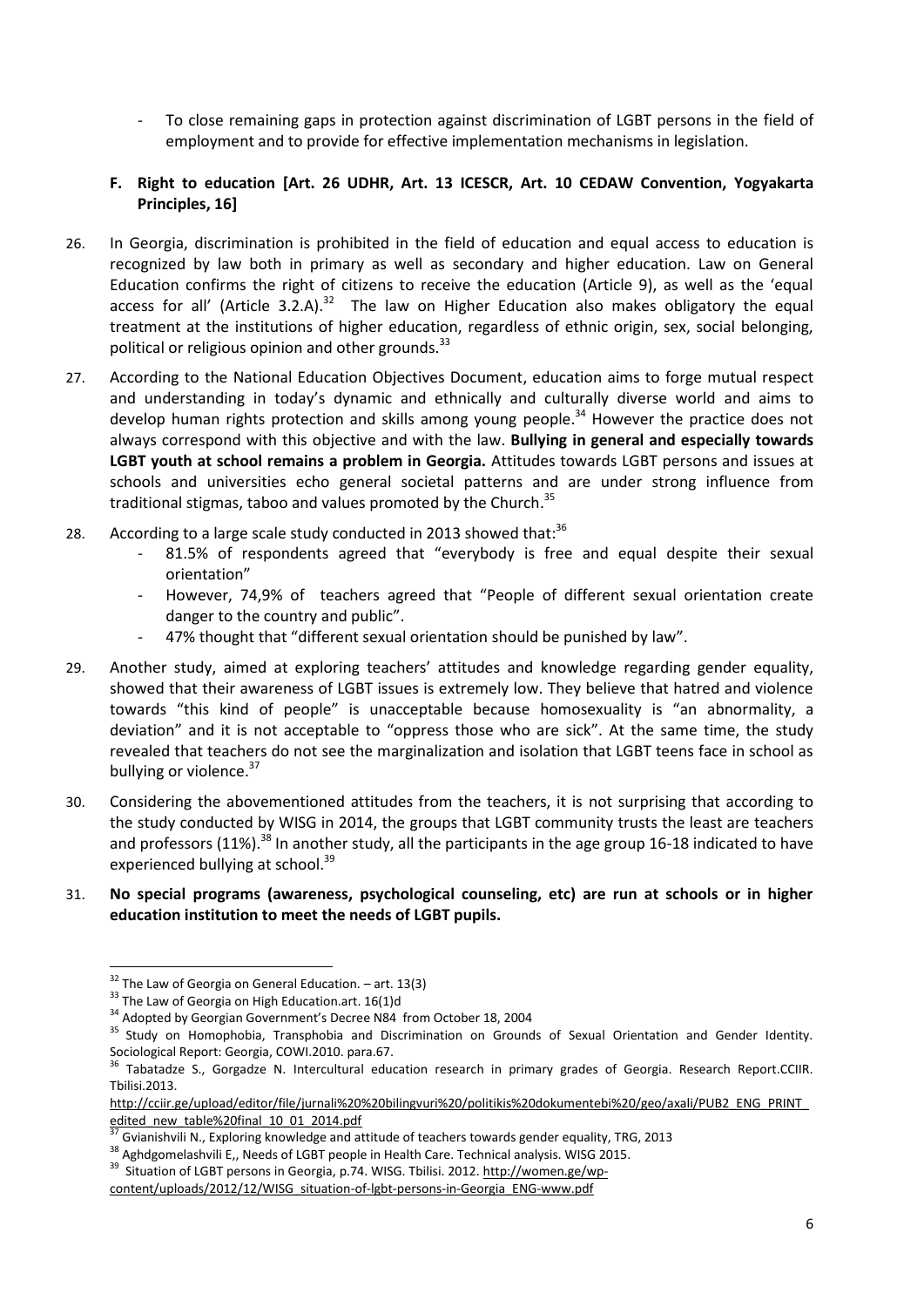32. State reports say that school text books are free from stereotypes, but this is highly debated. In any case, it would not suffice that text books are not discriminatory, but they must actively promote tolerance and non-discrimination with regard to SOGI.<sup>40</sup>

### 33. **Recommendations:**

- The Ministry of Education, in cooperation with relevant state agencies and civil society, must introduce programmes to ensure a truly inclusive educational system and to overcome bullying in schools, by including topics like SOGI in school curricula and by organising training programmes for educational staff, counselling of LGBT pupils, etc.
- The Ministry of Education must examine, in cooperation with civil society and particularly LGBT organizations, whether textbooks promote tolerance or whether they incite to homophobia

## **G. Right to health [Art.25. UDHR, Art.12(1) ICESCR, CESCR's General Comment #14, 20, Art.12, 11[f] General Recommendation #19, #24 CEDAW Convention, Yogyakarta Principles, 17, 18]**

### **General health care legislation and policies**

- 34. Sexual orientation as the basis for prohibiting discrimination is found also in the Law of Georgia on Health Care.<sup>41</sup> The Law of Georgia "on the Rights of Patient" also prohibits discrimination of patients on any grounds.<sup>42</sup> Principles of non-discrimination are also outlined in the ethics standards that regulate the healthcare field.<sup>43</sup>
- 35. The right to receive quality medical services is regulated in Georgia at legislative level<sup>44</sup> as well as by ethical and medical standards in effect in the country. The law<sup>45</sup> provides for the state's prevailing role on the control of quality of medical services. Quality control mechanisms include licensing of a medical institution as well as certification system of physicians and development of national clinical practice manuals.<sup>46</sup>
- 36. Until very recently, a ban on blood donation by certain categories of individuals, including homosexuals, alcohol-addicts, sex-workers, etc. was in force. Such a ban was inconsistent with the principles of equality and human dignity, and the Constitutional Court of Georgia ruled in February 2014 that this ban was unconstitutional.<sup>47</sup>
- 37. Despite legal improvements, studies conducted by WISG in 2014 show that significant protection gaps the field of healthcare remain, both in terms of legal regulations and practice. These shortcomings place LGBT people in an unequal position and can amount to human rights violations. Moreover, **State action plans, strategies and research do not take into consideration any specific needs of LGBT people, especially of transgender persons**.<sup>48</sup> There are no suicide prevention programmes in Georgia. LGBT patients do not have the right to freely designate "next of kin" as the legislation gives an exhaustive and limited list of who can be regarded as such.
- 38. Working with children and juveniles entails a number of significant problems. One cannot work with LGBT children without involvement or permission of their parents. Sexologists/psychologist usually have the right to work with adults, but not children, so this issue who is authorized to work with

<sup>40</sup>Materials for preparation of CEDAW shadow report concerning LBT women's situation in Georgia. WISG. 2012.<br><sup>41</sup> Article 6, Paragraph 1.<br><sup>42</sup> The Law of Georgia "on the Rights of Patient", Article 6.<br><sup>43</sup> Physician's Code Chapt. 2.1.1

<sup>&</sup>lt;sup>44</sup> The Law "on the Rights of Patient", Article 5.<br><sup>45</sup> The Law of Georgia "on Health Care", Article 63.<br><sup>46</sup> The Law "on Health Care", Article 16, Paragraph "b".<br><sup>47</sup> See Asatiani et.al v. The Minister of Labour, Health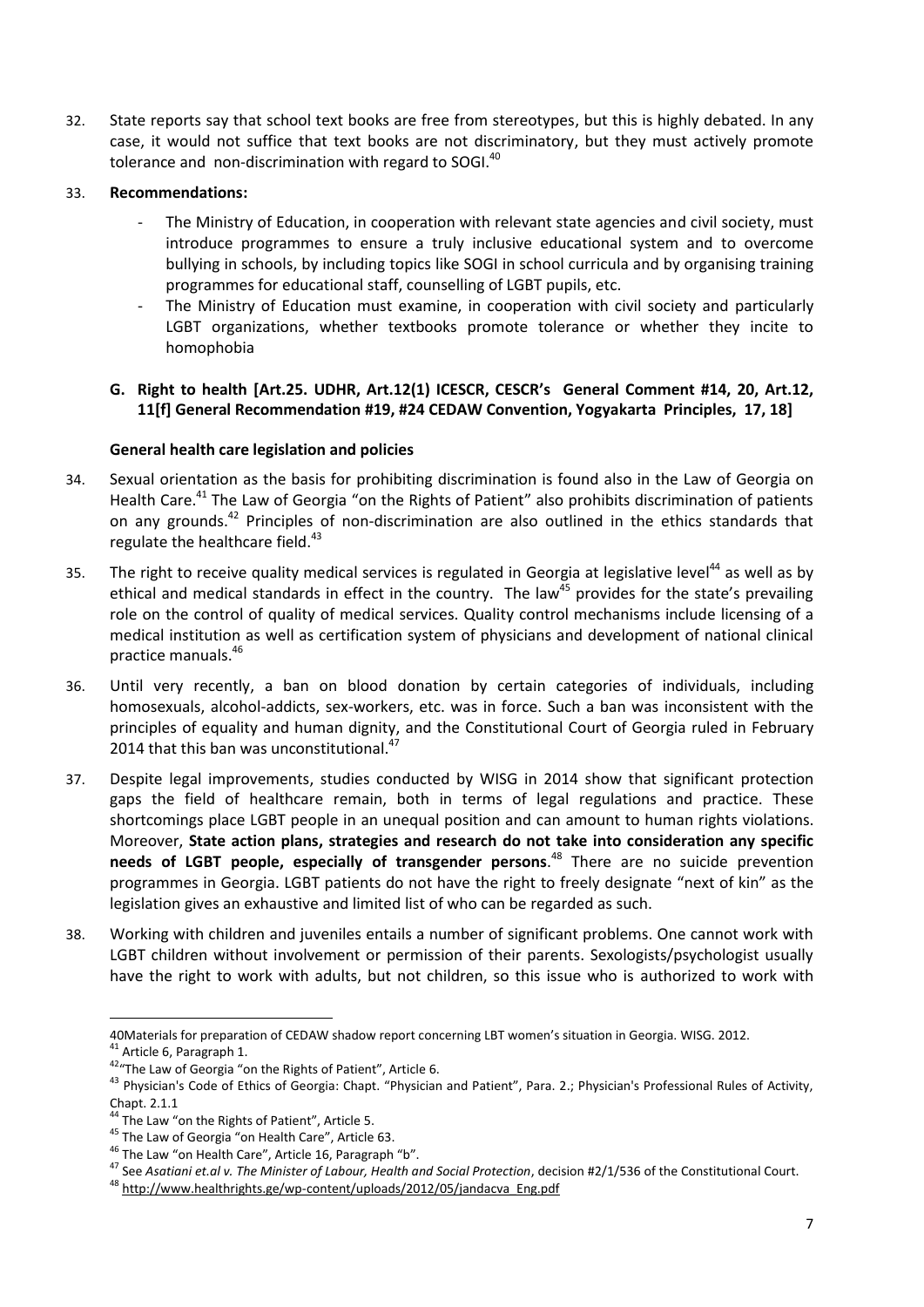them in this field needs to be regulated.<sup>49</sup>

39. Due to the high levels of homophobia and transphobia (see above), transgender persons face high risks of homelessness and poverty and suffer from the absence of medical guidelines on trans specific health services. Gender reassignment treatment is highly expensive and a low awareness of medical personnel on SOGI prevents LGBT people from receiving adequate healthcare.

## **Attitudes and knowledge of medical personnel**

- 40. WISG studies showed that the majority of LGBT respondents have not felt discrimination and negative attitude from physicians. However, the fact **that a majority of respondents avoids visiting doctors** sheds a very different light hereon.**<sup>50</sup>** Particularly lesbian and bisexual women and transgender persons avoid regular medical examination. Despite the high level of depression and suicide attempts in this group,<sup>51</sup> only 31% of the interviewees have addressed a psychologist in the past 2 years. In case of depression, anxiety or feeling low members of LGB community choose different strategies to cope with the problem. Only 7% named talking to a mental health specialist as one of these strategies.
- 41. A majority of healthcare service providers believes that generally, **most physicians are negatively disposed towards transgender and LGB persons.**<sup>52</sup> Respondents reporting about negative attitude of other medical personnel stressed that this is mostly linked with gaps within the education system, lack of knowledge, and non-awareness. Indeed, a WISG survey has shown<sup>53</sup> that **healthcare workers have a quite vague or non-existent knowledge about sexual orientation and gender identity.** Lack of awareness among medical personnel on trans-specific issues and needs is one of the significant factors affecting the highest attainable standard of health for transgender, intersexual and gender non-conformist persons.
- 42. **Currently available textbooks and methodology are not consistent with contemporary standards** either and do not reflect clinical experience accumulated in recent years or study results and the best medical practices.

# **Legislation and health care regarding transgender persons**

- 43. The certification and re-certification system of physicians is suspended in recent years. As for clinical guidelines, **although trans-specific medical services are available in Georgia, a clinical guideline still** does not exist, which would describe transition-related diagnostic and treatment measures.<sup>54</sup>
- 44. Currently, **transgenderism is fully medicalized and pathologized** in Georgia and does not cover a wide spectrum of transgenderism. It is believed that every single transgender person eventually aims to undergo a sex reassignment surgery, which is inconsistent with results in other countries. Classification of transgender identities under mental illnesses means that transgender persons should be subject to psychiatric evaluation in order to obtain access to the desired hormone and surgical treatment. The situation of transgender persons living in Georgia is even more problematic, since pathologization and further medical procedures (including gender reassignment surgery) are a necessary precondition for legal gender recognition.
- 45. Georgian legislation neither prohibits gender reassignment surgery, nor regulates it. This gives

 $^{49}$  Materials for preparation of CEDAW shadow report concerning LBT women's situation in Georgia. WISG. 2012.<br><sup>50</sup> Numerous studies establish that marginalization, stigma and the stress of minorities, along with other significant impact on the general health condition and well-being of LGBT persons, as well as on the use of healthcare services.<br><sup>51</sup> 44% of the interviewed LGB persons have considered suicide in the past 2 years, 7% have attempted suicide, 11% took an

overdose, 16% have engaged in different self-harm behaviors (for example: cutting). Aghdgomelashvili E., Study on LGB Needs in the Healthcare. technical report, WISG, 2014.

<sup>52</sup> ibid.<br> $53$  lbid.

 $54$ ibid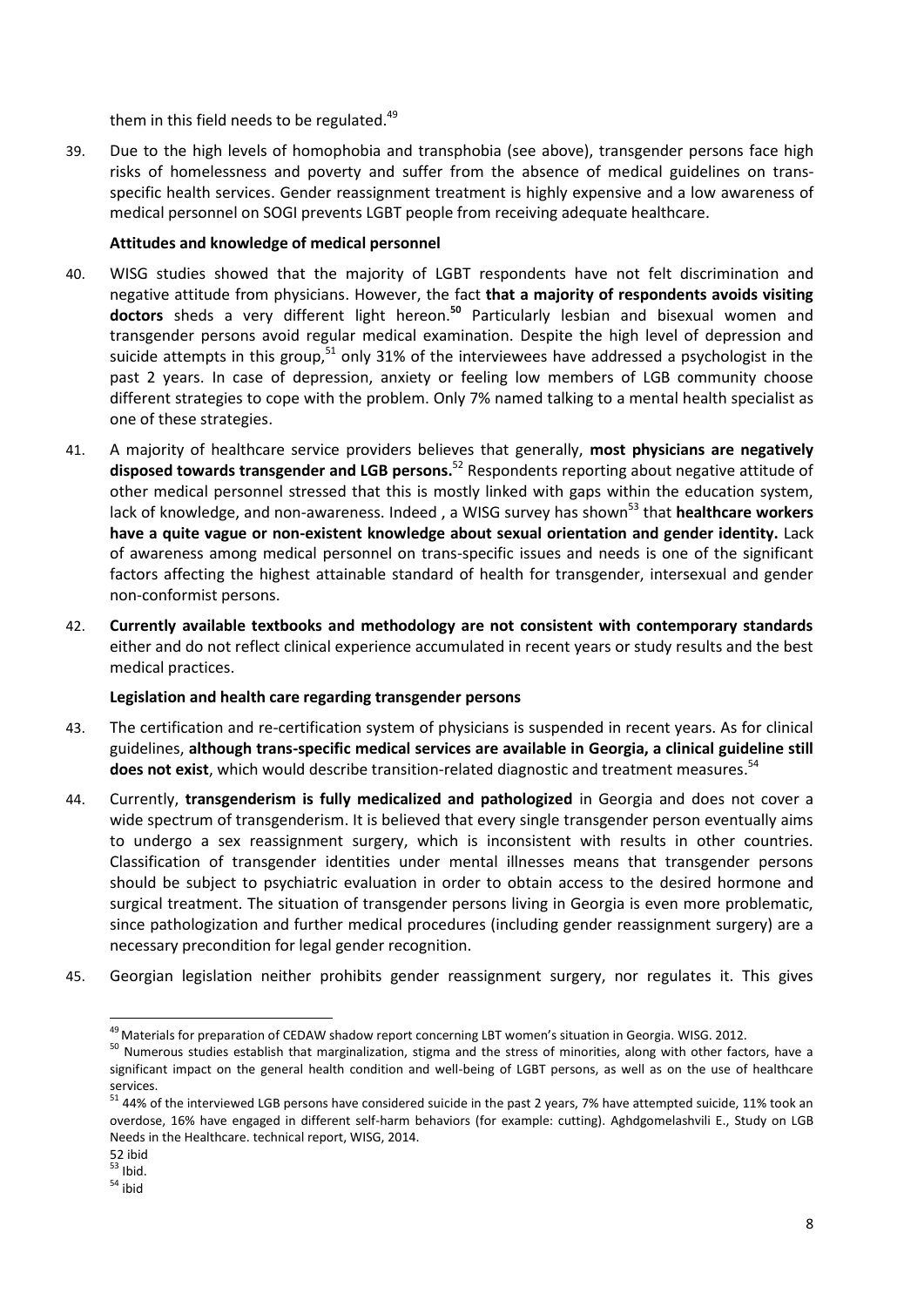absolute discretion to medical institutions when deciding who is eligible for the gender reassignment surgery and on procedures applicable to the entire reassignment process. Such a gap can result in arbitrariness, lack of consistency and create obstacles for people willing to undergo the procedure.

46. Gender reassignment treatment for transgender persons, despite their high social importance, are not included in any legal act. Given the poverty and unemployment level in Georgia, **many cannot afford costs required for gender reassignment treatment**. <sup>55</sup> Taking into account that the majority of transgender persons encounter serious problems in the process of employment due to inconsistent gender records in their identity documents (which, based on the current practice, foresees undertaking a full transition process) and often have to agree to low-paid and unqualified jobs, procedures required for transition remain as financially non-affordable for them. Hence, escaping from this somewhat vicious circle is difficult without relevant regulations or special measures taken by the State.

### 47. **Recommendations:**

- The Ministry of Labor, Health and Social Affairs should coordinate its work with Ministry of Education in order to provide revision of medical textbooks containing stigmatizing and discriminatory definitions and terminology;
- To include basic information on SOGI in the qualification, requalification or certification programs and in curricula for personnel working in the healthcare sector.
- To regulate a medical transition process in a way that transgender persons have effective access to medical services of universally recognized international standards and to have public healthcare cover these costs.
- To adapt and introduce international clinical guideline focused on the needs of transgender, transsexual, and gender non-conforming persons for securing transgender persons' access to quality healthcare;
- To examine social needs of LGBT people(especially transgender persons) and reflect them adequately in State plans and healthcare strategies.

# **H. Right to freedom of expression, association and peaceful assembly [art.20. UDHR, art.21. ICCPR, art. 10 and 11. ECHR, Yogyakarta Principles 20]**

- 48. The right to freedom of expression and assembly is guaranteed by the Constitution<sup>56</sup> and is protected by different international instruments.<sup>57</sup> The State has a positive obligation of providing favorable conditions for peaceful demonstrations. Offenses perpetrated against such peaceful demonstrations demand a prompt and adequate reaction.
- 49. High levels of homophobia and transphobia remain a significant obstacle for LGBT persons to enjoy their right to freedom of expression and assembly. Peaceful rallies on the International Day against Homophobia and Transphobia on May 17 2012 and 2013 were both interrupted. In the first case the **LGBT activists were violently attacked** by several groups of religious extremists, while the second demonstration in 2013 was violently disrupted by a massive counter-demonstration of thousands during which also Georgian Orthodox clerics played an active role. The readiness of the police forces was insufficient and they did not manage to contain the angry mob of counter-demonstrators.<sup>58</sup>
- 50. These brutal attacks received **differing responses from politicians**. While some of the politicians

<sup>&</sup>lt;sup>55</sup> Under various data and calculations, the cost of a full transition process ranges between 12 000 to 20 000 USD.<br><sup>56</sup> Constitution of Georgia, Article 25.<br><sup>57</sup> ECHR, Article 11; ICCPR, Article 25;<br><sup>58</sup> Hammarberg T.,

http://eeas.europa.eu/delegations/georgia/documents/virtual\_library/cooperation\_sectors/georgia\_in\_transition hammarberg.pdf